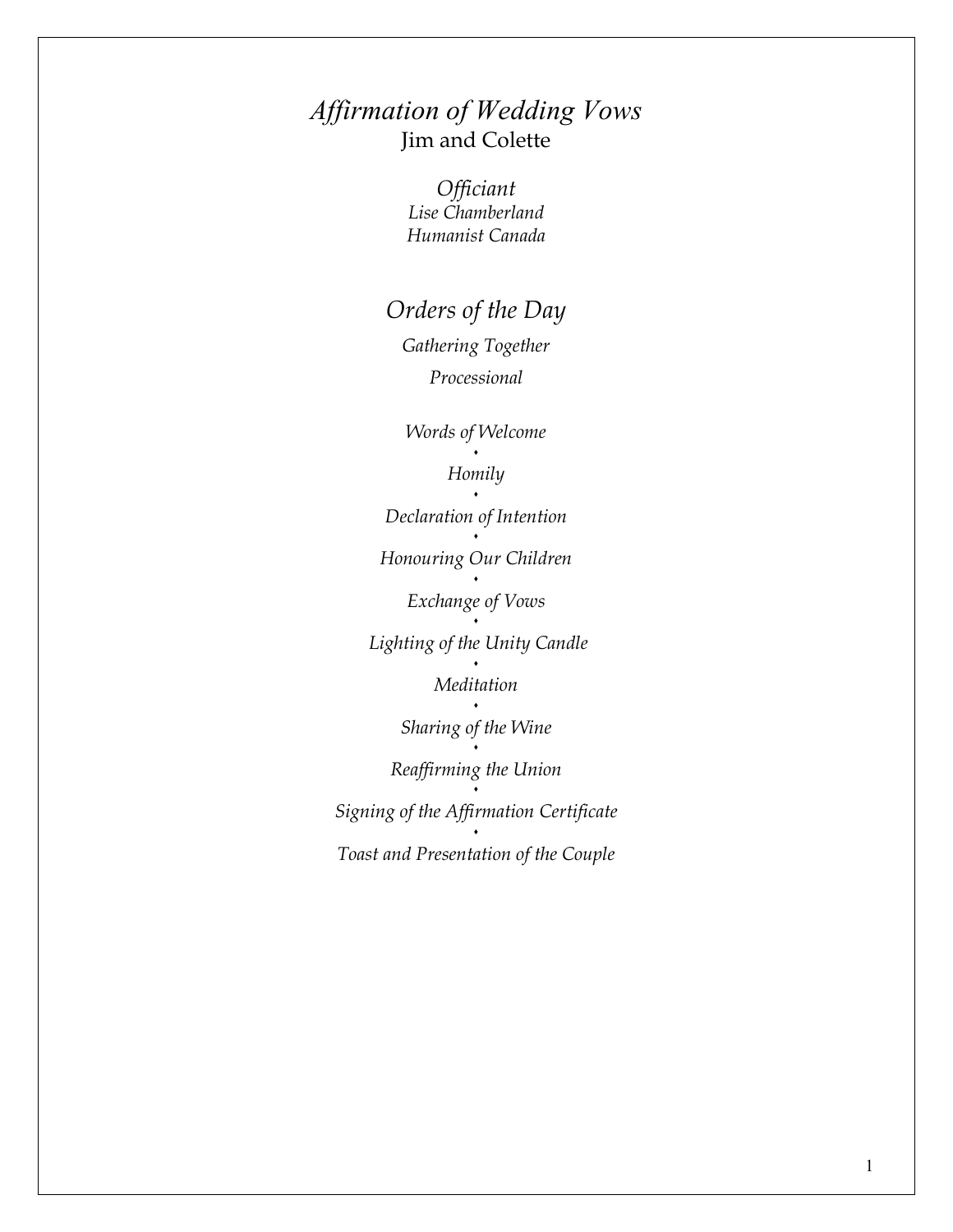*~ Words of Welcome ~* 

Dear friends and families, welcome. You were all invited here this evening because you are significant in the lives of "Jim and Colette". By your presence here this evening, you are acknowledging and blessing the affirmation of their wedding vows on the occasion of their 40th wedding anniversary.

My name is Lise Chamberland and I will perform this ceremony of affirmation this evening, as a representative of Humanist Canada. Humanism is an ethical philosophy, a way of life, and a way of thinking, which encourages each of us, in our own way, to commit to a more humane and responsible world. Humanism is a commitment to reason, and compassion. It is in that spirit that we are gathered here today as witnesses to the affirmation of vows by Jim and Colette.

*~ Homily ~* 

Jim and Colette, as you stand here together, with your honorary bridesmaid, Pat and best man Ron by your sides, you are both radiant with your love for each other and with the dreams you share for your future. It is important at this moment to remember the depth and breadth of all the experiences which brought you here. I want to remind you of some practical aspects of loving one another.

You both know love is not always patient and kind or gentle and giving. Love is frequently what you give one another in spite of your fears or your righteous indignation.

Love sometimes requires you to challenge and to call your lover to grow beyond your lover's current limits.

 Love is what you draw upon for courage when you need to apologize, or to risk reaching toward each other when you feel like hiding or running away. Love is what you must return to again and again, a touchstone of truth, a place within your hearts, a harbor of safety, a joy of creativity.

As you continue to go forward together with courage, be of Good Heart and always have good will toward each other, especially when you are so angry you think nothing will ever be the same. For in truth, it will not be.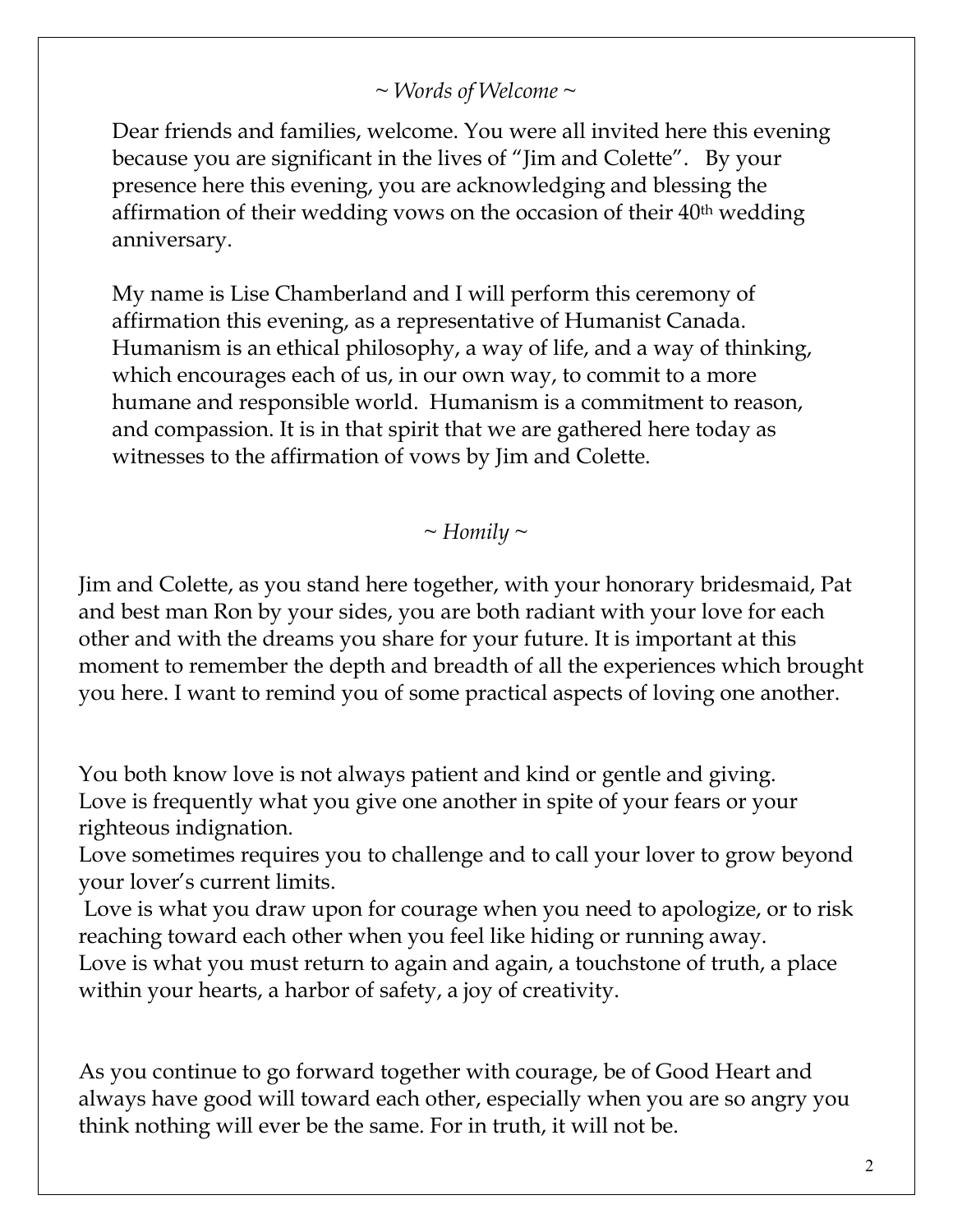Every crisis resolved takes you deeper into your love and understanding of each other and closer in spirit to spirit and universal love. Each day remember the vows you make today. Each day, renew your vows with each other by your actions. Let your lives be a witness of love to the world around you. I wish for you all the love and joy you deserve.

### *~ Declaration of Intention ~*

 I now invite friends and relatives to come forward and say something special about Jim and Colette.

### *~ Honouring Our Children ~*

Words from Jim and Colette regarding the love they have for their children and the many ways their relationship has been enriched by their children.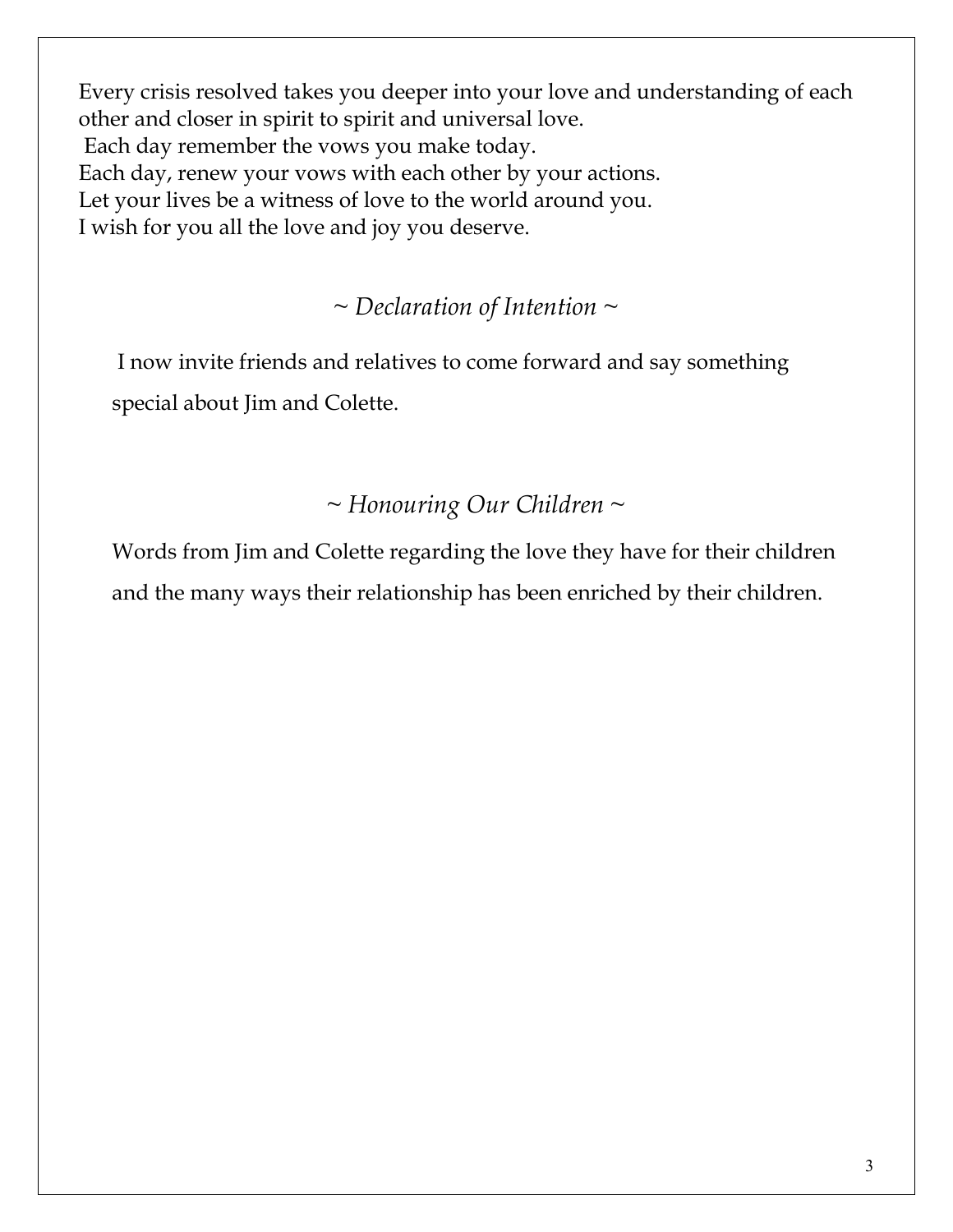# *~ Lighting of the Unity Candle ~*

I will now invite the grand-children to come light their candle (4)

I will now invite John and Shanda to come light their candle

Jim and Colette please light your candle

 $\mathscr{C}$ 

In every human being there resides a light that reaches out to the world. And when two souls that are destined to be together find each other their streams of light flow together and a single brighter light goes forth from their united being.  $\alpha$ 

Jim and Colette , you have lit a flame that burns within each of you. The unity candle that you light here today with your children and grandchildren symbolizes your intentions to tend to your relationship and the family light is the fire ensuring that the love you share today is never extinguished but grows brighter and stronger with each passing day.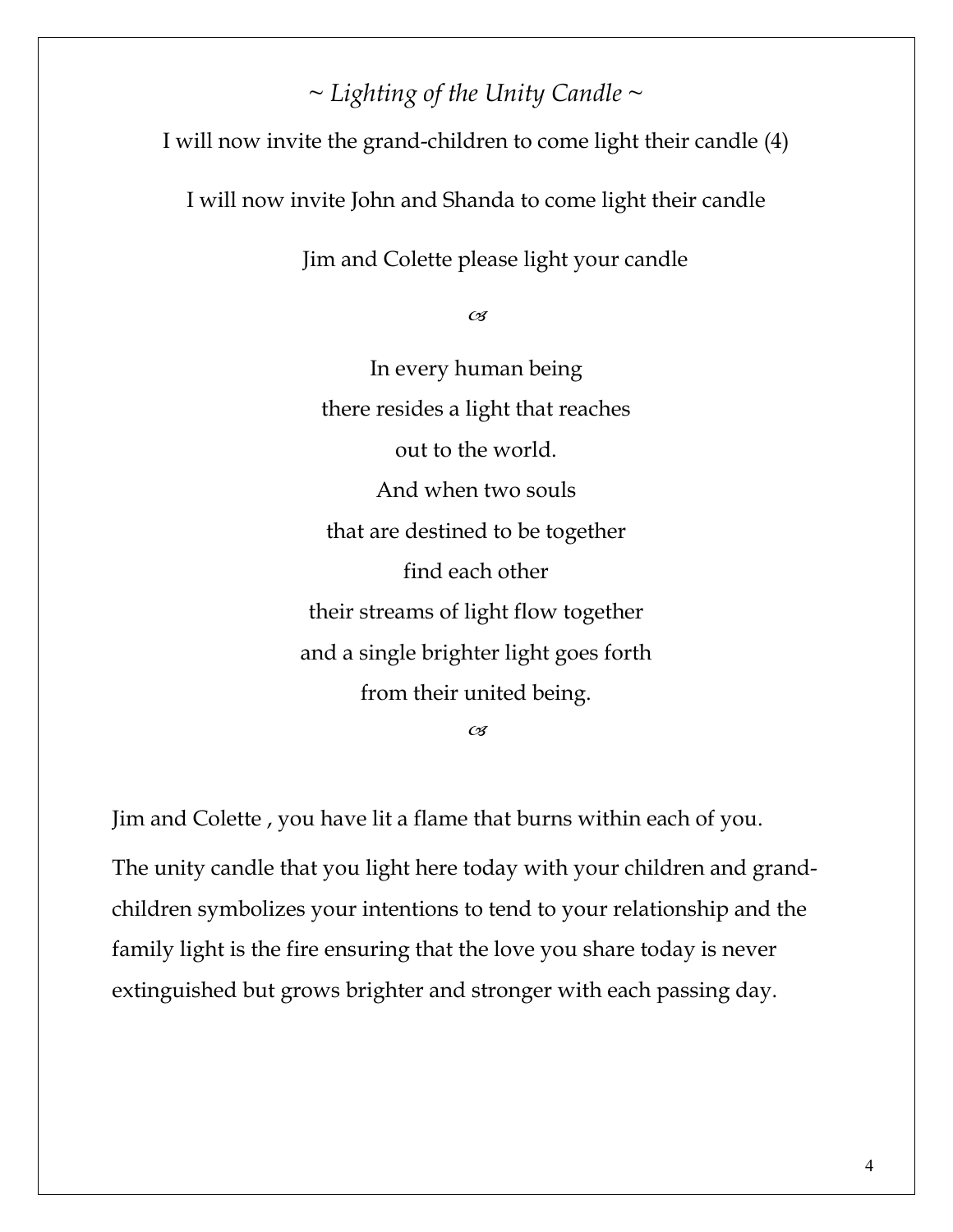# ~ *Exchange of Vows ~*

Jim please repeat after me:

Colette, I take you as my friend,/ my spouse and my partner in life /just as you are/ and however you may change. /Let me blend all that is me/ with all that is you /so that we can bring new growth/ to one another./ I promise in the midst of our loved ones/ that I will love you / and I will be faithful to you / as long as I live. /

Colette please repeat after me:

Jim, I take you as my friend,/ my spouse and my partner in life /just as you are /and however you may change./ Let me blend all that is me/ with all that is you/ so that we can bring new growth/ to one another./ I promise in the midst of our loved ones/ that I will love you/ and I will be faithful to you/ as long as I live./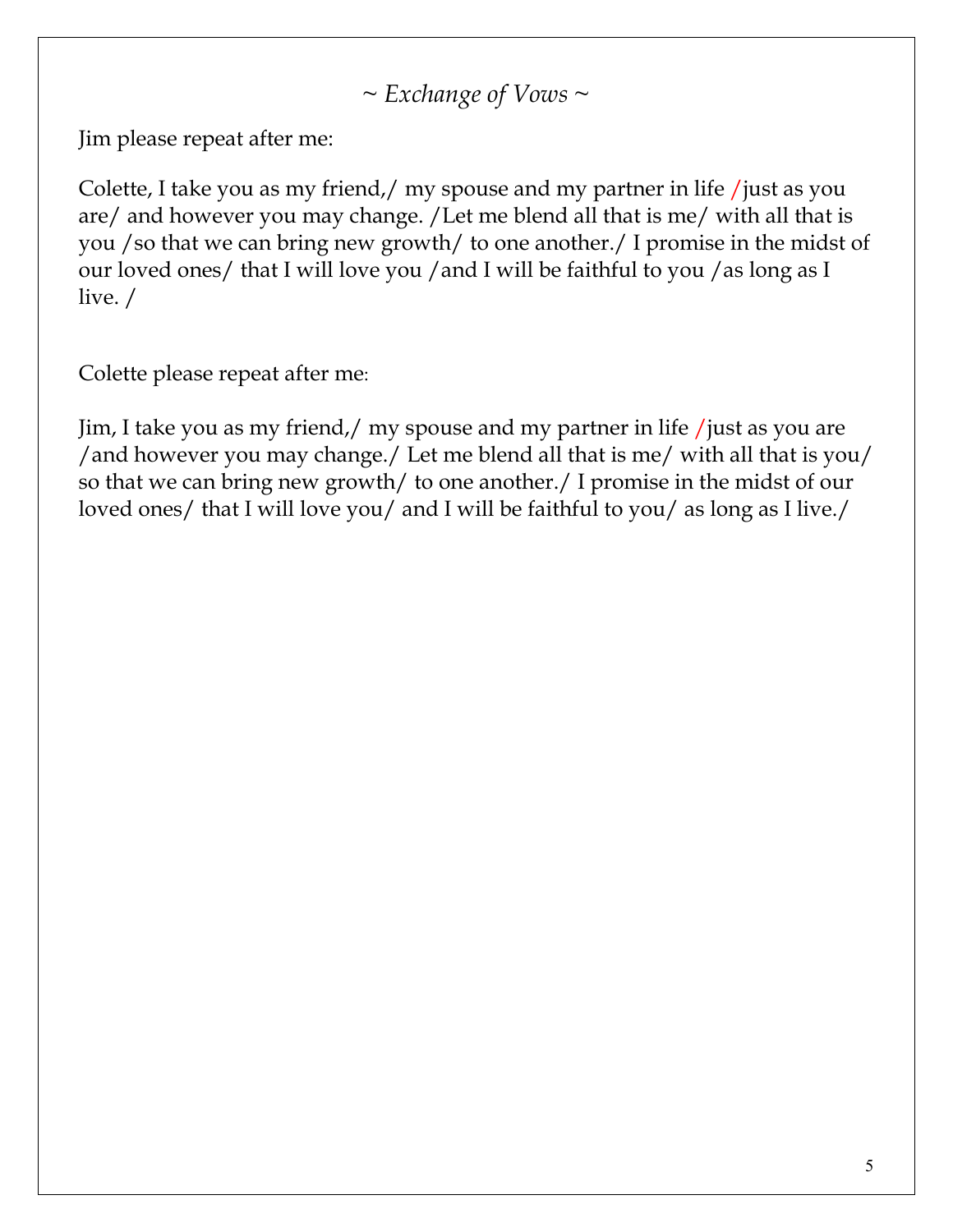### I now invite Amanda to come read a special poem

### *~ Apache Wedding Blessing ~*

May the sun bring you new energy by day; May the moon softly restore you by night; May the rain wash away your worries And the breezes blow new strength into your being, And all the days of your life may you walk gently through the world and know its beauty. Now you will feel no rain, for each of you will be shelter for the other. Now you will feel no cold, for each of you will be warmth to the other. Now there will be no more loneliness, Now you are two persons, but there is only one life before you. Go now to your dwelling to enter into the days of your life together, And may your days be good and long upon the earth.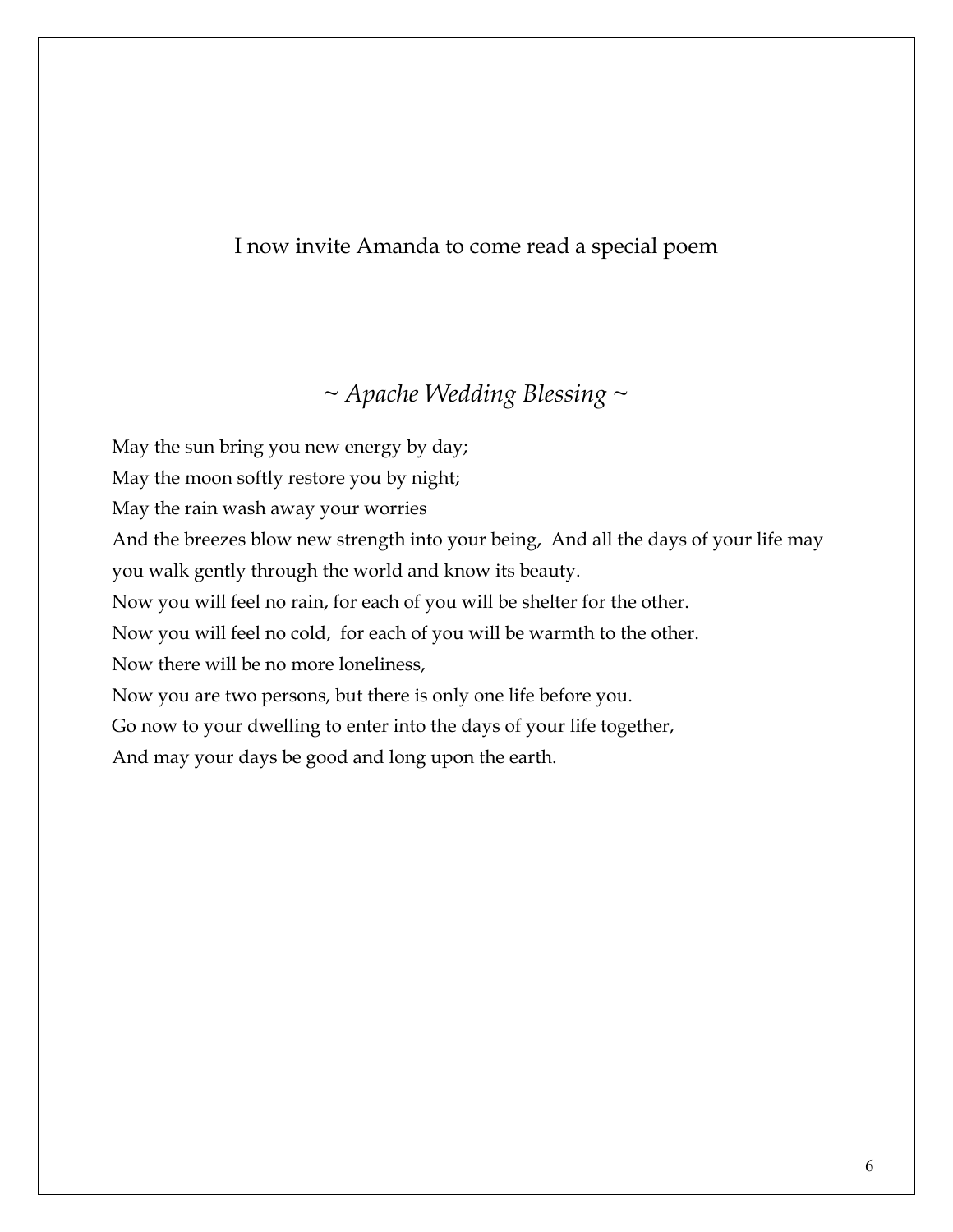#### I now invite Peter to come read a special poem

### ~ *Sharing of the Wine ~*

This cup of wine symbolizes the cup of life. We know that life can be bitter and it can be oh so sweet. As you share the cup, you undertake to share all that the future may bring. All the sweetness that life's cup may hold for you, should be sweeter because you drink it together; whatever drops of bitterness it may contain should be less bitter because you share them.

By sharing this cup of wine, you express symbolically, your willingness to continue sharing together the sweetness of life as well as the bitter. For only when taken together can we ever know and appreciate what is sweet and what is bitter. These two are inseparable just as the two of you, Husband and Wife, have pledged to be faithful and inseparable from each other.

Husband and Wife, as you have chosen to mingle your lives, so do you mingle your love, the two becoming as one as you share the wine from a single cup.